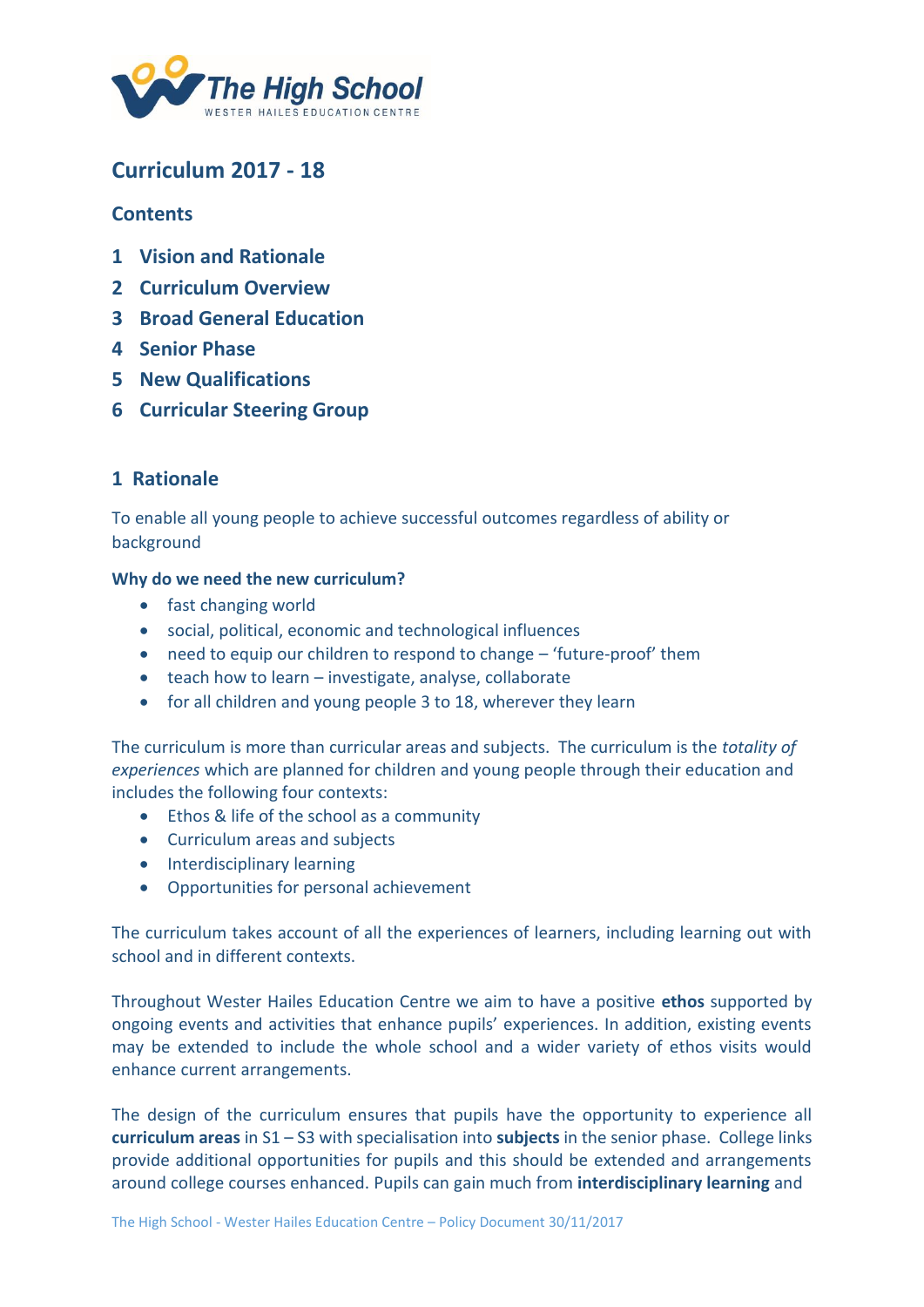<span id="page-1-0"></span>

there are many elective courses which support this. As faculties plan courses and electives, cross-curricular links between topics should be exploited.

There have been many strengths recognised in the way in which **personal achievement** is celebrated. As the pupil voice continues to be developed it would be expected that pupils will play an increasing role in the life of the school, for example, providing regular feedback on the structure and organisation of learning as well as raising money to respond to world events, working groups, etc.

### **2 Curriculum Overview**

The curriculum at Wester Hailes Education Centre is designed to ensure that pupils experience a Broad General Education up to the end of S3, followed by a Senior Phase where pupils develop a wide range of qualifications.

#### **Progression and Levels**

Pupils will aim to progress into and through level 2 before they enter High School. As pupils continue their learning in the eight curriculum areas, they will move through level 3 and possibly into level 4. Some pupils may progress through level 4 by the end of S3. Qualifications in the senior phase are available, where appropriate, from National 3 to National 7.

Curriculum levels are national levels to describe different stages of learning and progress. For most young people the expectation explained in the following diagram will be appropriate but can be earlier or later for some, depending upon individual needs and aptitudes.



| <b>LEVEL</b>  | <b>STAGE</b>                                                      |
|---------------|-------------------------------------------------------------------|
| <b>Early</b>  | the pre-school years and P1, or later for some                    |
| <b>First</b>  | to the end of P4, but earlier or later for some                   |
| <b>Second</b> | to the end of P7, but earlier or later for some                   |
| <b>Third</b>  | S1 to S3, but earlier for some.                                   |
| <b>Fourth</b> | The fourth level broadly equates to Scottish Credit and           |
|               | <b>Qualifications Framework level 4.</b>                          |
|               | <b>Senior Phase</b> $S4 - S6$ and college or other means of study |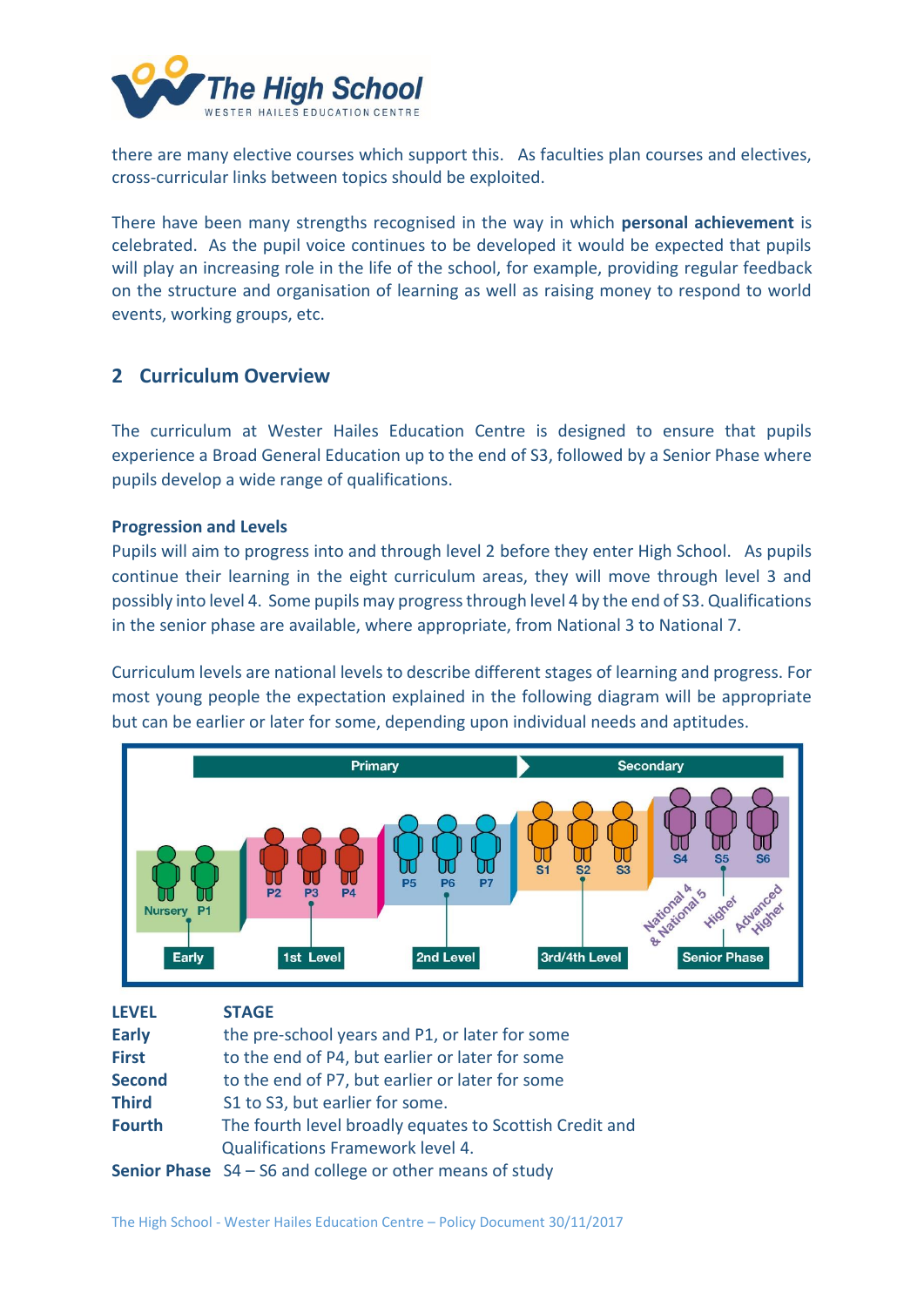<span id="page-2-0"></span>

### **3 Broad General Education**

In S1 – S3, pupils follow a curriculum which is structured into eight learning areas, shown below. The learning experiences which a young person will undertake, and the outcomes that will be achieved are described in Building the Curriculum 3.



#### **Mentoring**

As a school we place special value on Mentoring and subsequently we allocate 20 minutes per day to this. This enables pupils and parents to have a special relationship with the mentor and enables better parental engagement.

Mentoring also enables our Pupil Support Leaders and Curriculum Support Leaders to engage with their House group and further support pupils' learner journeys.

### **S1**

Pupils will have the opportunity to undertake study in the eight learning areas as follows:

| S <sub>1</sub> | <b>English and Literacy</b> | <b>Maths and Numeracy</b>   | <b>Health and</b><br><b>Wellbeing</b> | <b>Social Subjects</b><br>and RME               | <b>Sciences and</b><br><b>Stem</b> | <b>Technologies</b>                                 | <b>Modern</b><br>Language | <b>Expressive</b><br><b>Arts</b> |
|----------------|-----------------------------|-----------------------------|---------------------------------------|-------------------------------------------------|------------------------------------|-----------------------------------------------------|---------------------------|----------------------------------|
|                | English (4)<br>Literacy (1) | Maths $(4)$<br>Numeracy (1) |                                       | <b>Social Subjects</b><br>(3)<br><b>RME (1)</b> | Sciences (3)<br><b>STEM (1)</b>    | Enterprise (1)<br>CDT(1)<br>Computing (1)<br>ICT(1) | <b>French</b><br>(2)      | Art (1)<br>Drama(1)<br>Music(1)  |

1 | 2 | 3 | 4 | 5 | 6 | 7 | 8 | 9 | 10 | 11 | 12 | 13 | 14 | 15 | 16 | 17 | 18 | 19 | 20 | 21 | 22 | 23 | 24 | 25 | 26 | 27 | 28 | 29 | 30 | 31

As pupils move towards the end of S1 they will be provided with help and support to make choices toward their future destination.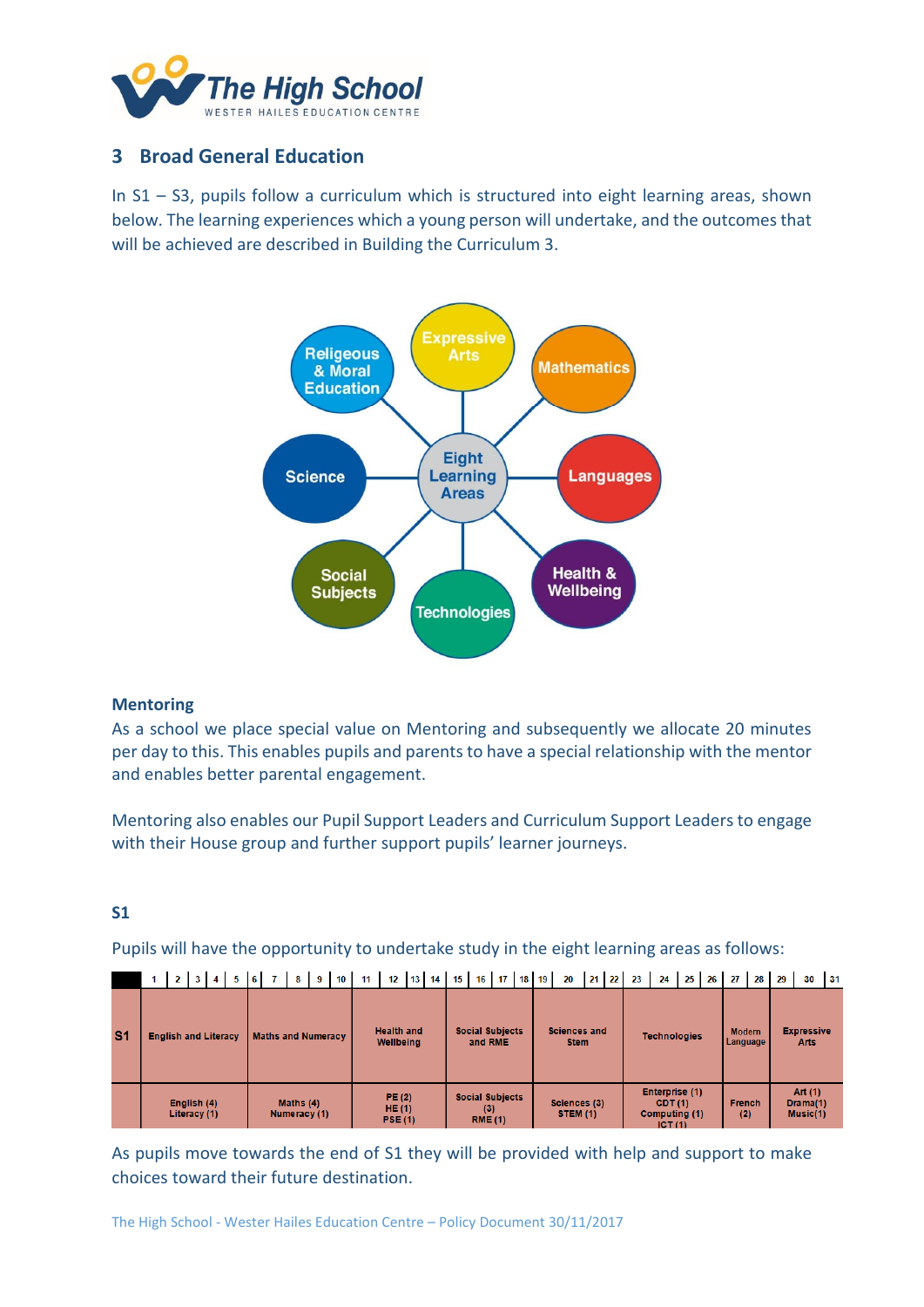

### **S2**

Pupils continue to study each of the eight learning areas along with one elective.

|                |  | $\mathbf{2}$                   | з |  | 6                                   |             | я | 9 | 10                               | 11 | 12                                 | 13 <sup>1</sup> | 14 | 15 | 16                                              | 17 | 18 I | 19 | 20                                 | 21 | $\overline{22}$ | 23 | 24                                                  | 25 | 26 | 27                        | 28 | 29 | 30                                | 31 |
|----------------|--|--------------------------------|---|--|-------------------------------------|-------------|---|---|----------------------------------|----|------------------------------------|-----------------|----|----|-------------------------------------------------|----|------|----|------------------------------------|----|-----------------|----|-----------------------------------------------------|----|----|---------------------------|----|----|-----------------------------------|----|
| S <sub>2</sub> |  | <b>English and</b><br>Literacy |   |  | <b>Maths</b> and<br><b>Numeracy</b> |             |   |   | <b>Elective</b><br><b>Choice</b> |    | <b>Health and</b><br>Wellbeing     |                 |    |    | <b>Social Subjects</b><br>and RME               |    |      |    | <b>Sciences and</b><br><b>Stem</b> |    |                 |    | <b>Technologies</b>                                 |    |    | <b>Modern</b><br>Language |    |    | <b>Expressive</b><br>Arts         |    |
|                |  | English (4)                    |   |  |                                     | Maths $(4)$ |   |   |                                  |    | PE(2)<br>HE $(1)$<br><b>PSE(1)</b> |                 |    |    | <b>Social Subjects</b><br>(3)<br><b>RME (1)</b> |    |      |    | Sciences (3)<br><b>STEM (1)</b>    |    |                 |    | Enterprise (1)<br>CDT(1)<br>Computing (1)<br>ICT(1) |    |    | French<br>(2)             |    |    | Art $(1)$<br>Drama(1)<br>Music(1) |    |

Within each of the eight learning areas pupils should be developing the knowledge and understanding, skills and attributes which will enable them to continue in S3.

Pupils will be encouraged to design a programme of electives for S2 and S3. This will provide opportunities for deeper study in areas of interest. Within the elective programme some classes may have learners from S2 and S3 allowing minority electives to run.

Towards the end of S2, pupils will undertake a course choice process where subjects will be chosen in S3.

### **S3**

To ensure continuity and progression in learning from S1 and S2, pupils in S3 make choices based on the eight subject areas with an opportunity to select one extra subject of their choice and an elective.

|  | 2   3   4   5   6              |             |  | $\mathbf{7}$                 | 8 <sup>°</sup> | 9 <sup>1</sup> | 10 <sub>1</sub>           | 11 |                                |             | 12   13   14   15   16   17   18   19                                                                        |                 |                                                     |               | 20                  |                                                                                                                | $21 \ 22 \ 23$                                                         |                                |                                                                       | $24$ $25$ $26$ |                           | 27                                                            | 28 | 29                                   | 30                                                                                                                                              | 31 |
|--|--------------------------------|-------------|--|------------------------------|----------------|----------------|---------------------------|----|--------------------------------|-------------|--------------------------------------------------------------------------------------------------------------|-----------------|-----------------------------------------------------|---------------|---------------------|----------------------------------------------------------------------------------------------------------------|------------------------------------------------------------------------|--------------------------------|-----------------------------------------------------------------------|----------------|---------------------------|---------------------------------------------------------------|----|--------------------------------------|-------------------------------------------------------------------------------------------------------------------------------------------------|----|
|  | <b>English and</b><br>Literacy |             |  | <b>Maths and</b><br>Numeracy |                |                | <b>Elective</b><br>Choice |    | <b>Health and</b><br>Wellbeing | R<br>M<br>Ė | <b>Social</b><br>Subjects and<br><b>RME</b>                                                                  | <b>Sciences</b> |                                                     |               | <b>Technologies</b> |                                                                                                                |                                                                        | <b>Health and</b><br>Wellbeing |                                                                       |                | <b>Expressive</b><br>Arts |                                                               |    | <b>Free Subject</b><br><b>Choice</b> |                                                                                                                                                 |    |
|  | English (4)                    | Maths $(4)$ |  |                              |                |                |                           |    | <b>PE (2)</b>                  | R<br>M<br>E | Geography(3)<br>or<br>History(3)<br><b>or</b><br><b>Modern</b><br>Studies (3)<br><b>or</b><br><b>RME (3)</b> |                 | Biology(3)<br><b>or</b><br><b>or</b><br>Physics (3) | Chemistry (3) |                     | (3)<br><b>Or</b><br><b>Business</b><br>or<br>CDT(3)<br><b>or</b><br>Computing<br><b>or</b><br><b>Practical</b> | <b>Administration</b><br>Management (3)<br>Science (3)<br>Woodwork (3) |                                | Hospitality (3)<br><b>or</b><br>PE (3)<br><b>or</b><br><b>RME (3)</b> |                |                           | Art $(3)$<br><b>or</b><br>Drama (3)<br><b>or</b><br>Music (3) |    |                                      | Any one of the<br>subjects from a<br>previous column<br><b>Plus</b><br>French (3)<br>Media Studies(3)<br>Sport and<br>Recreation(3)<br>Dance(3) |    |

The S3 experience is designed in such a manner to ensure future progression in the Senior Phase as pupils continue from eight learning areas to National Qualifications in S4.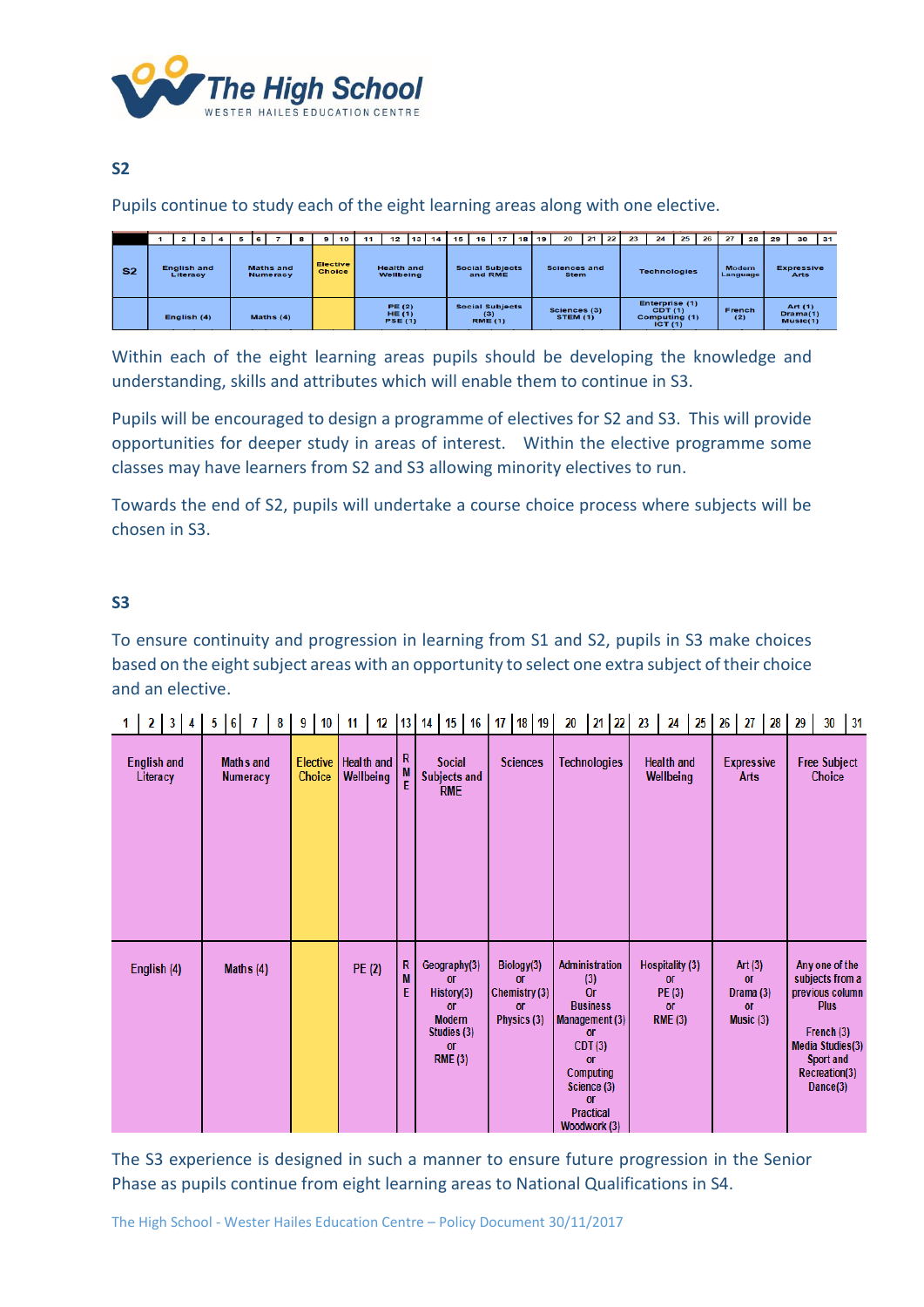<span id="page-4-0"></span>

### **4 Senior Phase**

The end of S3 marks the transition from a Broad General Education into the Senior Phase with pupils working within the Scottish Qualifications Framework aiming to increase their attainment and achievement

For the majority of pupils in **S4** this will be at National 3, 4 and 5.

For the majority of pupils in **S5** this will be at National 4,5 and Higher.

For the majority of pupils in **S6** this will be at National 5, Higher or Advanced Higher.

Again, to ensure progression and learning we offer 6 subjects in S4 and five subjects in S5/6. This enables us to provide more 'learning time' in each subject and give every pupil the best opportunity to achieve qualifications.

|                             |                | 2                                              | 3 <sup>1</sup> | $\overline{4}$ | 5 | 6 | 7 | 8                     | 9 | 10 | 11                    | 12 | $13 \mid 14$          |  | 15 | 16 | 17 <sup>1</sup> |                       | $18$   19 | 20                    |  | $21 \quad 22$ | 23                    | 24 | 25                               | 26 | 27                        | 28                               | 29 | 30 | 31                |
|-----------------------------|----------------|------------------------------------------------|----------------|----------------|---|---|---|-----------------------|---|----|-----------------------|----|-----------------------|--|----|----|-----------------|-----------------------|-----------|-----------------------|--|---------------|-----------------------|----|----------------------------------|----|---------------------------|----------------------------------|----|----|-------------------|
| \$4                         | <b>English</b> |                                                |                |                |   |   |   | <b>Maths</b>          |   |    | <b>Subject Choice</b> |    |                       |  |    |    |                 | <b>Subject Choice</b> |           |                       |  |               | <b>Subject Choice</b> |    |                                  |    |                           | <b>Subject Choice</b><br>Wider A |    |    | Sen<br>ior<br>Pha |
| <b>S5</b><br>S <sub>6</sub> |                | <b>Subject Choice</b><br><b>Subject Choice</b> |                |                |   |   |   | <b>Subject Choice</b> |   |    |                       |    | <b>Subject Choice</b> |  |    |    |                 |                       |           | <b>Subject Choice</b> |  |               | Wider A               |    | <b>Subject Choice</b><br>Wider B |    | se<br>Enti<br>tlem<br>ent |                                  |    |    |                   |

#### **Positive and Sustained Destinations**

At WHEC, as pupils progress through the Senior Phase, they will gain a portfolio of qualifications and achievements that ensure each pupil is matched into one of 3 pathways:-

- Stay on at school
- Further/Higher education
- Employment / modern apprenticeship.

Experience tells us that when the curriculum meets the needs of its learners; the above pathways are more likely to be sustained.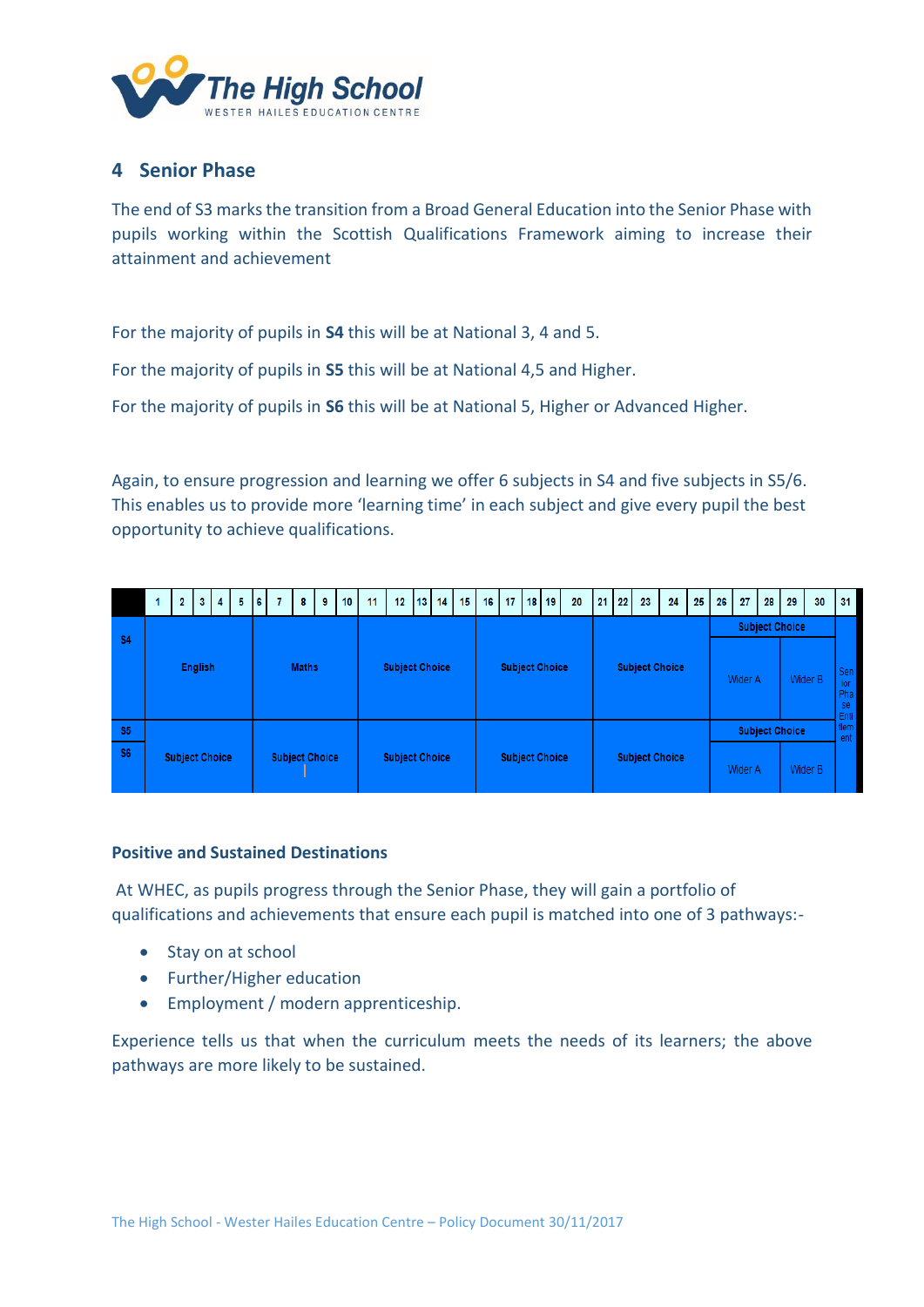<span id="page-5-0"></span>

## **5 Qualifications**

### **Why have the Qualifications Changed?**

Curriculum for Excellence has been running in Scottish secondary schools and colleges since 2010 and has brought a new way of learning into schools and colleges, equipping learners with the skills, knowledge and understanding they need to succeed in the 21st century. The skills that learners develop today will help them to succeed in life outside

the classroom. The Scottish Qualifications Authority (SQA) has designed new qualifications that will help learners demonstrate and recognise the skills, knowledge and understanding they've acquired at school or college.

| <b>SCQF Level</b> | <b>New National Qualifications</b> | <b>Equivalent</b><br>'Old'<br><b>National</b><br><b>Qualification</b> |
|-------------------|------------------------------------|-----------------------------------------------------------------------|
|                   | (New)Advanced Higher               | <b>Advanced Higher</b>                                                |
| 6                 | (New)Higher                        | <b>Higher</b>                                                         |
| 5                 | <b>National 5</b>                  | <b>Standard Grade Credit/Intermediate 2</b>                           |
|                   | <b>National 4</b>                  | <b>Standard Grade General/Intermediate</b><br>1                       |
| 3                 | <b>National 3</b>                  | Access 3                                                              |

A comparison of the new and old qualifications can be found below

#### **How will qualifications be assessed?**

Teachers will assess the new Courses and Units at **National 1** to **National 4**. SQA will check the assessments to make sure they meet national standards. Courses at **National 5, Higher**  and **Advanced Higher** levels will still include work that is assessed by teachers and lecturers, but learners will also have to pass a Course assessment for these qualifications – usually a question paper and/or coursework.

This will be marked externally by SQA.

#### **How will the new qualifications be graded?**

Courses will continue to contain work that is assessed and marked throughout the year by teachers, as it is at present. These Units are assessed as pass or fail in all National Qualifications – this isn't changing. Courses at **National 2, National 3** and **National 4** will not be graded. They will be assessed as pass or fail.